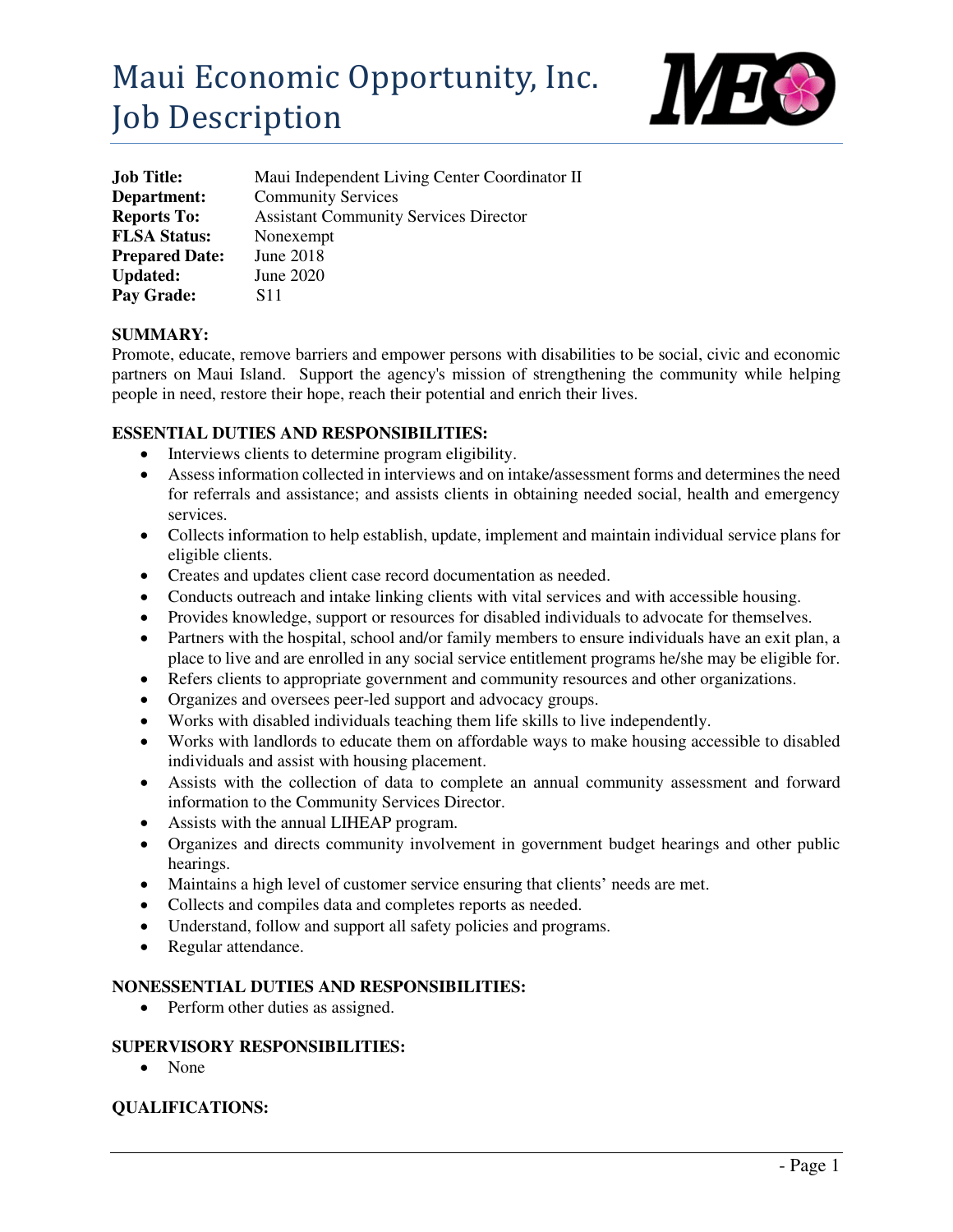## Maui Economic Opportunity, Inc. Job Description



To perform this job successfully, an individual must be able to perform each essential duty satisfactorily. The requirements listed below are representative of the knowledge, skill, and/or ability required. Reasonable accommodations may be made to enable individuals with disabilities to perform the essential functions.

- Demonstrated skills and abilities in community outreach and organizing.
- Working knowledge of nonprofit programs and community resources.
- Ability to relate to and show care and compassion to clients.
- Understands and relates to diverse cultural backgrounds and various social and economic levels.
- Ability to plan, develop, organize, establish, and coordinate activities.
- Ability to establish working relationships with various community and government organizations.
- Excellent interpersonal skills, which include, written, verbal and listening.
- Cooperative team player and a desire to help others.
- Knowledge and application of proper telephone etiquette.
- Organized, detail and tasks oriented.
- Ability to meet deadlines and prioritize workload.
- Proficient computer skills and the ability to use standard office machines.
- Ability to work varied shifts, which may occasionally include nights and weekends.
- Ability to travel off-island on occasion.

## **EDUCATION and/or EXPERIENCE:**

 Associate's degree from a two-year college or university and related work experience; or equivalent combination of education and experience.

#### **LANGUAGE SKILLS:**

- Ability to read and understand technical procedures, contracts or governmental regulations.
- Ability to write reports, business correspondence, and procedure manuals.
- Ability to effectively present information and respond to questions from various groups.

## **MATHEMATICAL SKILLS:**

• Ability to add, subtract using whole numbers.

## **REASONING ABILITY:**

- Ability to apply good judgment to carry out detailed but uninvolved written or oral instructions.
- Ability to adapt to many different situations.
- Ability to interact, relate and have compassion for persons with mental and/or physical disabilities.

## **CERTIFICATES, LICENSES, REGISTRATIONS:**

Valid driver's license and have access to an insured vehicle.

## **PHYSICAL DEMANDS:**

The physical demands described here are representative of those that must be met by an employee to successfully perform the essential functions of this job. Reasonable accommodations may be made to enable individuals with disabilities to perform the essential functions. While performing the duties of this job, the employee is:

• Frequently required to stand, walk, sit, and talk or hear.